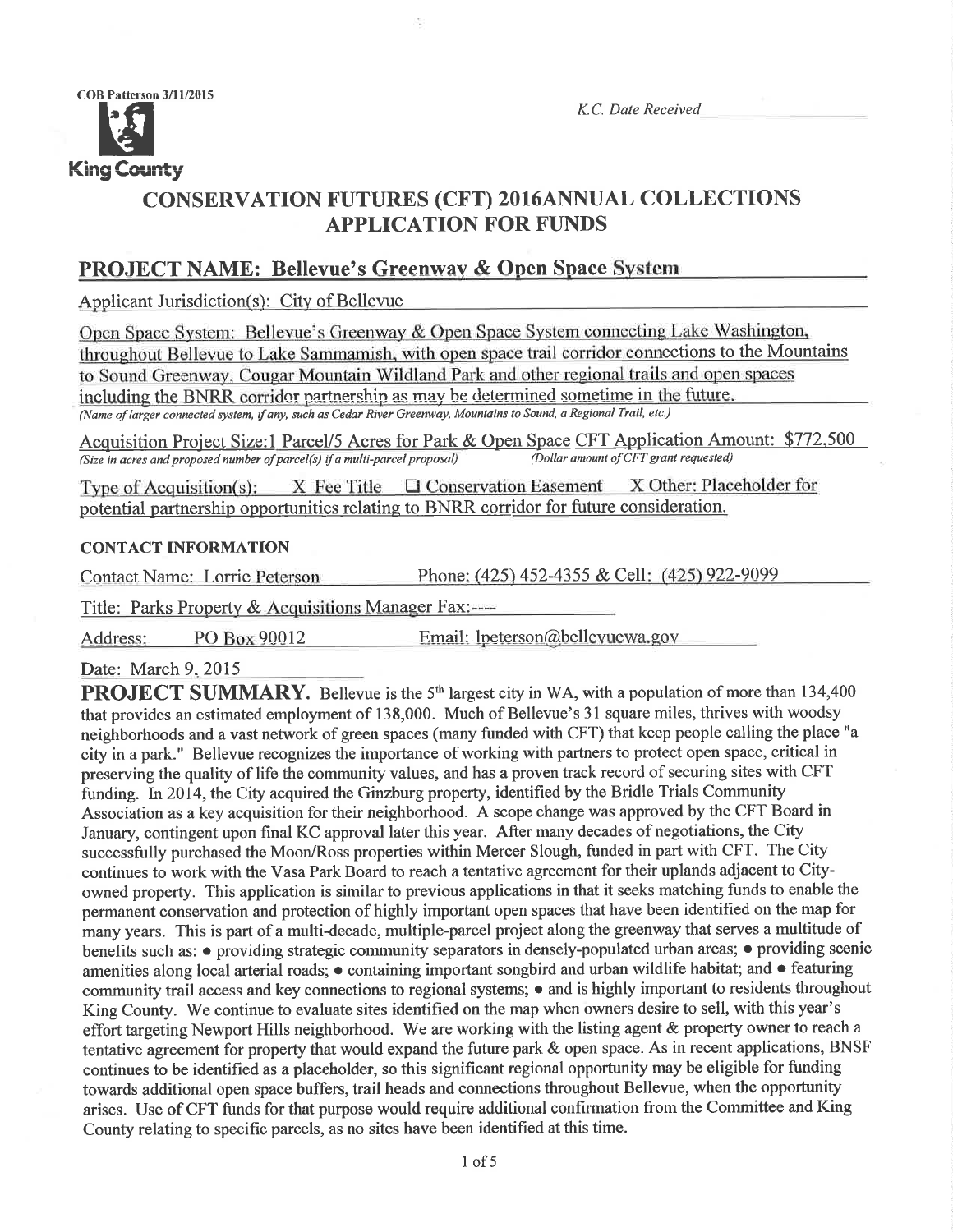## 1. OPEN SPACE RESOURCES

Please review the attached evaluation criteria. For the **proposed acquisition parcel(s)**, please mark those criteria that apply and thoroughly, yet succinctly, describe in the space below how the proposed acquisition satisfies each marked criteria. Please clearly describe how these criteria might be met at a landscape level, and how they apply to individual parcels. If restoration is part of the plan, please briefly describe the current condition and the hoped for restored condition that is the goal of the acquisition.

- **E A.** Wildlife habitat or rare plant reserve  $\Box$  E. Historic/cultural resources **E.** B. Salmon habitat and aquatic resources **E.** F. Urban passive-use natural is
- 
- 
- 
- 
- **E** F. Urban passive-use natural area/greenbelt
- **m C.** Scenic resources **A G.** Park/open space or natural corridor addition **A** D. Community separator **A** H. Passive recreation opportunity/unmet needs
	- **E** H. Passive recreation opportunity/unmet needs
- A. Wildlife Habitat or Rare Plant Reserve Medium. Newport Hills neighborhood contains lowland forest, typical of the vegetation which once covered Puget Sound. The woods abound in Douglas-fir and western hemlock, with some western red cedar, big-leaf maple, and alder mixed in. Bellevue's Greenway protects key habitat including the adjacent City-owned Tyler property and the nearby Coal Creek Natural area. The Forest Condition monitoring indicates that 72% of Bellevue Park System's forested natural areas are in Class 1 or Class 2 health categories (approximately 1,132 acres). Bellevue's Forest Management Program restores and enhances degraded Class 3 and Class 4 sites, plants trees, native shrubs and ground cover plantings, throughout the park system, contributing to a functioning wildlife habitat systems.
- B. Salmon Habitat and Aquatic Resources Medium. Streams within the City of Bellevue range from shoreline streams (Mercer Slough), major tributaries to Lake Washington and Lake Sammamish (Coal Creek, Kelsey Creek, and Lewis Creek), and smaller tributaries and headwater segments. According to the City's Watershed Planner/Supervisor, the coniferous forest within Coal Creek Natural Area & Newport Hills neighborhood offer seeps and springs, wetlands that contribute to the potential for red legged frogs and salamander. There is a small creek on the western side of the Patterson property. The property acquired would be folded into the overall City's stewardship & management of the park and open space system.
- C. Scenic Resources Medium. Acquisition would protect open space while providing visual relief in <sup>a</sup> densely populated urban area, including traveling along I-405 as this wooded hillside is visible from I-405.
- D. Community Separator Medium acquiring this parcel would protect undeveloped, natural area. This property would also be part of the larger Greenways and Open Space System in Bellevue. The City, in partnership with King County and other jurisdictions, has been assembling open space tracts over many years to form a coordinated open space system that connects to regional destinations, but also serves to separate incompatible land uses from residential neighborhoods from higher densities and intense traffic corridors, such as nearby I-405.
- E. N/A
- F. Urban Passive-Use Natural Area/Greenbelt -High. Acquiring & preserving open space for citizens who live and work in Bellevue is a priority. Acquiring parcels within Newport Hills continues this mission by expanding Bellevue's existing Parks, Open Space and Greenway System connecting Lake Washington east towards Lake Sammamish, and South towards Cougar Mountain Wildland Park and now focusing South in Newport Hills that, through a variety of City-owned property and potential easements, would connect to the nearby 112<sup>th</sup> Park & Ride, and connecting to sidewalks would create a connection to Newcastle Beach Park on Lake Washington. Most of the remaining undeveloped properties in Newport Hills are rapidly converting to residential development. Acquiring the Patterson property, adjacent to City-owned Tyler property continues to protect natural open space and begin to create the trail corridor through public lands and potentially private easements, further expanding the greenway.
- G. Park, Open Space, or Natural Corridor Addition High. Bellevue is nationally recognized for its "Laketo-Lake Greenway System". The parcel within Newport Hills would protect and preserve open space that are ecologically significant sensitive areas; and provide trails, wildlife corridors, and greenways. The property is adjacent to the City-owned Tyler property that will provide a variety of park, open space  $\&$  stewardship benefits.
- H. Passive Recreation Opportunity In Area with Unmet Needs High. The City's adopted P&OS Plan identifies the need to complete the City's visionary greenway system, protect critical open space areas  $\&$ provide passive park amenities. Acquiring the site would protect l0 acres in one location for on-going stewardship & other park benefits. An example of possible stewardship options is attached. A master planning effort with the community would determine amenities. City would provide immediate stewardship of the site.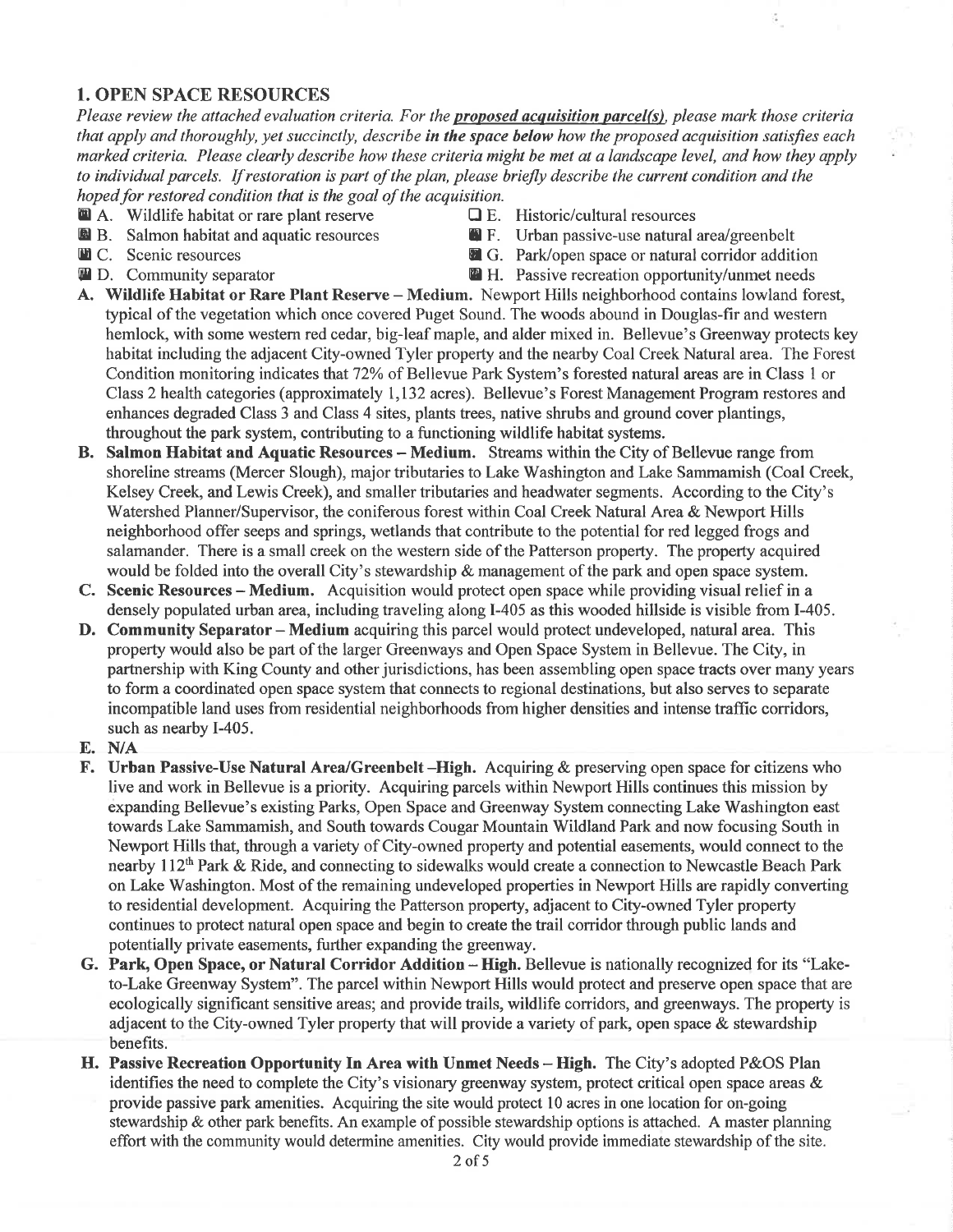## 2. ADDITIONAL FACTORS

For the **proposed acquisition parcel(s)**, please mark all criteria that apply and thoroughly, yet succinctly, describe in the space below how the proposed acquisition satisfies each marked criteria.

- **A.** Educational/interpretive opportunity
- **B.** Threat of loss of open space resources
- D. Theat of loss of open space researces
- **nD.** Partnerships Describe any public or private partnerships that will enhance this project
- E. Is the property identified in an adopted park, open space, comprehensive, or community plan?
- $\Box$  F. Transferable Development Credits (TDC) participation

A. Educational/Interpretive opportunity - Medium. Acquiring property within Newport Hills will enhance the educational opportunities offered by the City and eliminate the possibility of the open spaces being further developed for housing. The Parks Departments' Natural Resource Section work with volunteers in parks located within the greenway throughout Bellevue as part of our on-going Stewardship Saturdays or Eco-Friday events where volunteers resurface or create new trails, remove invasive plants such as ivy, bindweed or Himalayan blackberry, maintain and monitor restoration sites, or plant native plant species.

B. Threat of loss of open space resources - High. The property, adjacent to City-owned Tyler, is currently listed for sale. The housing market is rebounding with Developers purchasing the last remaining open spaces within Bellevue for redevelopment. This would significantly detract from the natural open space experience within Newport Hills neighborhood and the vision to connect trails through public and private lands to connect to Park & Ride and on to Newcastle Beach Park would be lost. The City has a long-standing history of working with property owners when they are ready to consider a sale and prioritize sites within the greenway based upon willing sellers and potential timing of a transaction. The listing agent and owner have been working with the City while we complete feasibility studies.

C. Ownership complexity/wilting seller(s)/community interest proposed - High. The property is currently listed for sale and the City is currently working with the listing agent and property owners to evaluate the property. The City will work closely with the Newport Hills neighborhood association to develop a plan for future park and open space stewardship.

D. Partnerships – High. Bellevue provides significant funding towards partnerships throughout Bellevue working together with groups such as the Pacific Science Center, Bellevue Botanical Garden Society, Stream Team volunteers, Audubon Society, Newport Hills neighborhood association, and other community organizations. These partnerships provide ongoing stewardship of Bellevue's open spaces. We are confident that the Newport Hills neighborhood association within this area would volunteer their time and energy working in partnership with the City. The City continues to have a thriving volunteer base and would fold the parcels acquired into the ongoing stewardship program to actively remove invasive species and introduce more varieties of native plant species within these parcels

E. Is the property identified in an adopted park, open space, comprehensive, or community plan? Yes, the City of Bellevue's Comprehensive Plan and the 2010 Parks & Open Space System Plan, have numerous goals & policies that support preserving open space and neighborhood parks.

F. Transferable Development Credits (TDC) participation. The City and King County have previously entered into an Interlocal Agreement (lA) relating to Transfer of development rights within Bel-Red Subarea, although that IA does not pertain to this application.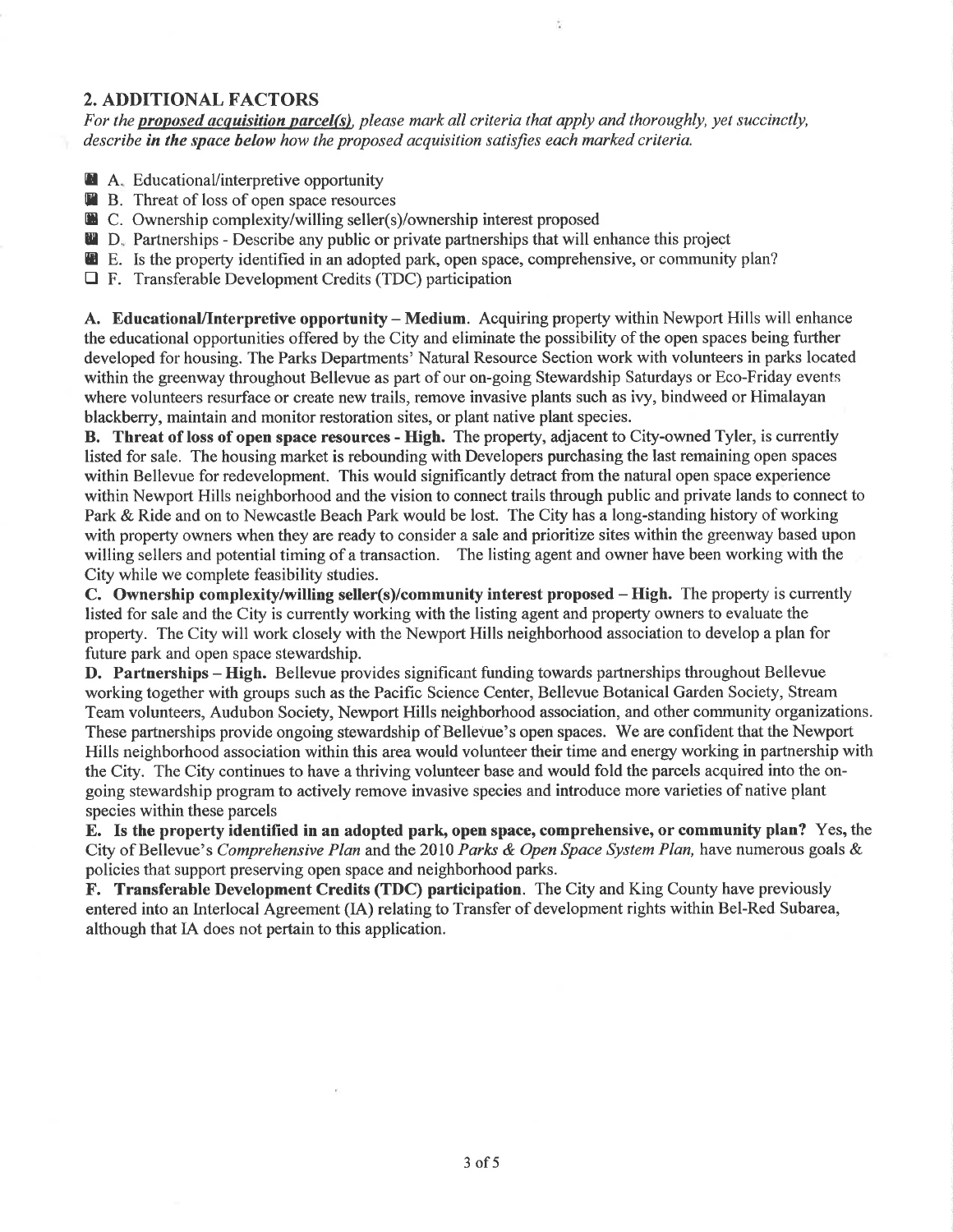#### 3. STEWARDSHIP AND MAINTENANCE

How will the property be stewarded and maintained? Does the property lend itself to volunteer stewardship opportunities? How will proposed stewardship and maintenance efforts be funded?

In 2008, the Bellevue residents approved a Parks & Natural Areas Levy that provides funding for acquisition and park development that includes acquisitions throughout Bellevue. Another key piece to the Levy is that it also provides funding for on-going maintenance to ensure the properties acquired and/or developed are maintained. Prior to future park and open space master planning, the Natural Resource staff would provide stewardship of this property and remove invasive plants and provide interim trail connections to the adjacent City-owned Tyler property for community benefits. Bellevue has a coordinated volunteer management program that can provide ongoing volunteer opportunities to help restore and maintain properties acquired, including the well-known Stewardship Saturday and Stream Team programs. Residents consistently give Bellevue high satisfaction ratings for its clean and well-maintained parks. Residents also identifu, as top priorities, preserving open spaces and natural areas for people, fish, birds and other animals. Bellevue delivers first-rate service and manages excellent programs and is national recognized including the National Recreation and Park Association in 2005 gave the Parks & Community Services Department the National Gold Medal Award for Parks and Recreation Management.

### 4. PROJECT BUDGET

| 1) TOTAL CFT APPLICATION AMOUNT <sup>a</sup> | CFT: \$772,500 |
|----------------------------------------------|----------------|
| 2) TOTAL PEL APPLICATION AMOUNT <sup>b</sup> | PFI : N/A      |

 $\alpha_A$ llowable CFT acquisition costs (Ordinance 14714): The disbursement of funds shall be made only for capital project expenditures that include costs of acquiring real property, including interests in real property, and the following costs: the cost of related relocation of eligible occupants, cost of appraisal, cost of appraisal review, costs of title insurance, closing costs, pro rata real estate taxes, recordingfees, compensating tax, hazardous waste substances reports, directly related staff costs and related legal and administrative costs, but shall not include the cost of preparing applications for conservation futures funds.<br> ${}^{b}$ King County projects only, if applicable.

#### Estimation of property value:

Briefly note how land values have been estimated (i.e., appraisal, property tax assessment, asking price, letter of value or other means).

Property is listed for sale for \$1,500,000. The City is currently conducting feasibility studies, including but not limited to title review, an MAI appraisal and appraisal review, plat engineering study, environmental site assessment, etc.; to determine fair market value of the property.

| <b>PROJECT COSTS</b>                                   | <b>ESTIMATED DOLLAR AMOUNT OR RANGE</b> |
|--------------------------------------------------------|-----------------------------------------|
| Total property interest value                          | \$1,500,000                             |
| Title and appraisal work                               | 32,000                                  |
| Closing, fees, taxes                                   | 5,000                                   |
| Relocation                                             |                                         |
| Hazardous waste reports                                | 5,000                                   |
| Directly related staff, administration and legal costs | 3,000                                   |
| <b>Total Project Costs (CFT and other funds)</b>       | \$1,545,000                             |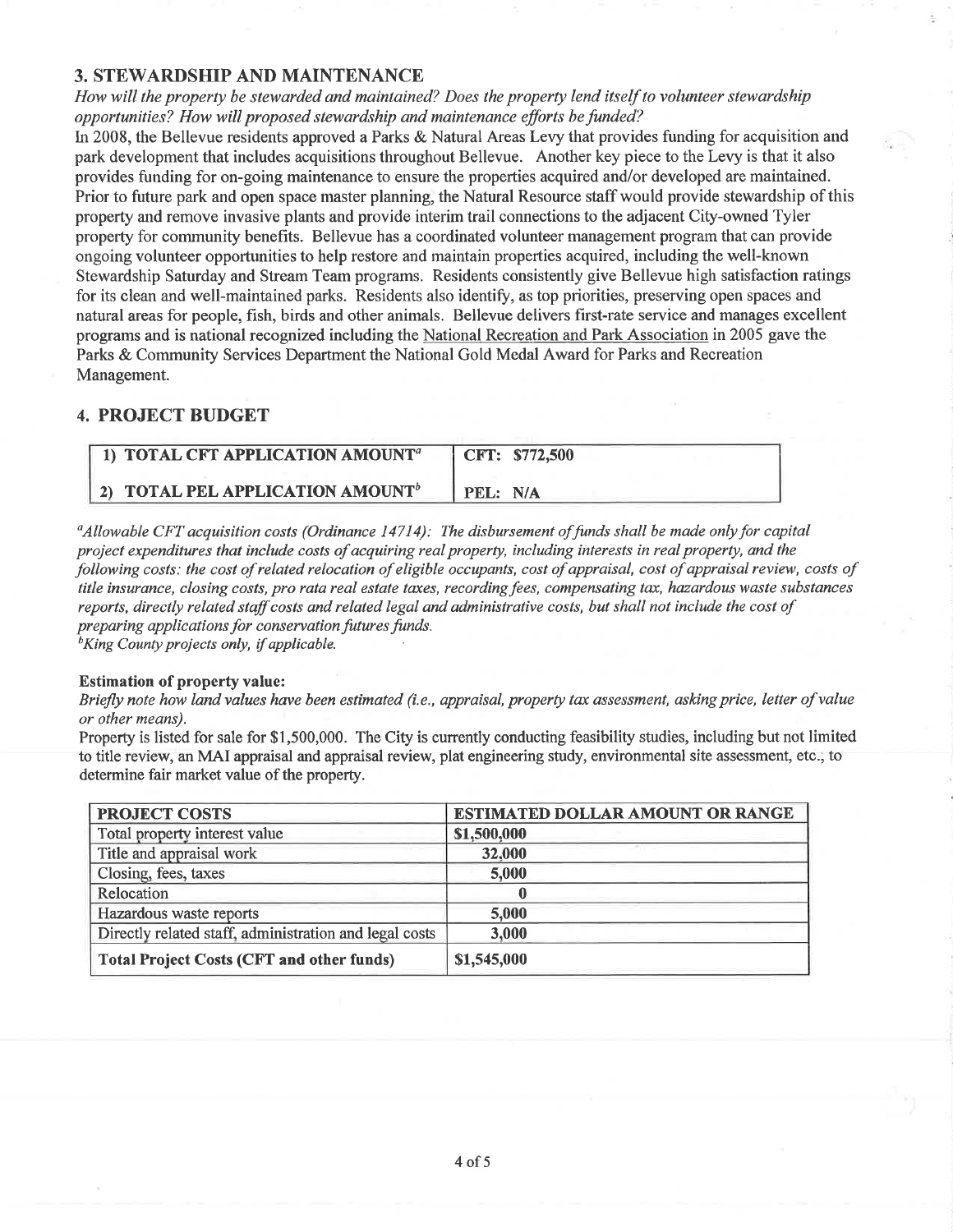| <b>MATCHING FUNDS: Existing Sources</b><br>(CFT can only provide a maximum of 50% of anticipated<br>project costs)                      | <b>DATE</b><br>(Expended or Committed)             | <b>DOLLAR AMOUNT</b><br>(Expended or Committed)                                              |
|-----------------------------------------------------------------------------------------------------------------------------------------|----------------------------------------------------|----------------------------------------------------------------------------------------------|
| In 2008, the Bellevue residents approved a Parks &<br>Natural Areas Levy that provides funding for<br>acquisition and park development. | Funds will be allocated at<br>time of acquisition. | 50% Match for Acq., plus<br>will request reimbursement<br>of allowable acquisition<br>costs. |
| <b>Total CFT Funds Previously Received</b><br><b>This Project</b>                                                                       | ÷÷                                                 | <b>Sales</b>                                                                                 |
| <b>Total Matching Funds and Past CFT Funds</b><br><b>Currently Identified</b>                                                           | $\cdots$                                           | --                                                                                           |
| <b>Unidentified Remaining Match Need</b>                                                                                                | \$0.00                                             |                                                                                              |

E S

# Unidentified remaining match need: What funds are anticipated and what is the time frame?

Please briefly discuss how the unidentified remaining match need above will be met.

An important expectation by the Bellevue City Council is that staff will actively seek matching funds to leverage Bellevue Levy dollars, whereby King County Conservation Futures is an integral partner. Together, Bellevue Levy and King County Conservation Futures funding would be sufficient to acquire the property.

# 5. IN-KIND CONTRIBUTIONS FROM PARTNERSHIPS

| . IN ANDERSTEAD CONTINUES IN THE LIBRARY OF<br><b>Brief Activity Description</b>                                                                                                                                                                                                                                                                                                                                                                                                                                                                                                                                                                                                                                                             | Dollar Value of<br>In-kind<br>Contribution                                                                                                         | <b>Status</b><br>(Completed<br>Proposed) | <b>Activity</b><br>Date Range<br>(Completion<br>Date or<br>Proposed<br>Completion<br>Date) |
|----------------------------------------------------------------------------------------------------------------------------------------------------------------------------------------------------------------------------------------------------------------------------------------------------------------------------------------------------------------------------------------------------------------------------------------------------------------------------------------------------------------------------------------------------------------------------------------------------------------------------------------------------------------------------------------------------------------------------------------------|----------------------------------------------------------------------------------------------------------------------------------------------------|------------------------------------------|--------------------------------------------------------------------------------------------|
| At this time, there are no specific in-kind contributions identified<br>for this acquisition. However, Bellevue has an exceptional track<br>record of working with partnerships. Highlights of the City's<br>exceptional commitment to volunteers and community groups<br>include: Stewardship Saturday, Enhancement Project Volunteers -<br>Stewardship Saturdays, Enhancement Project Volunteers - Arbor<br>Day-Earth Day projects, Master Naturalist Program - 25 active<br>Master Naturalists in Bellevue's program, may be the only one or a<br>limited number of Master Naturalist program in the State of<br>Washington; Well KEPT Program - 26+ year program providing<br>youth employment and environmental education and training. | None for this<br>application.<br>Included to<br>identify the<br>on-going<br>commitment<br>to working<br>with<br>Volunteers<br>and<br>partnerships. |                                          |                                                                                            |
| <b>TOTAL</b>                                                                                                                                                                                                                                                                                                                                                                                                                                                                                                                                                                                                                                                                                                                                 |                                                                                                                                                    |                                          |                                                                                            |

6. ATTACHED MAPS (*Two maps are now required: 1) site map and 2) general location map; you* may also include one additional map, aerial photo or site photo)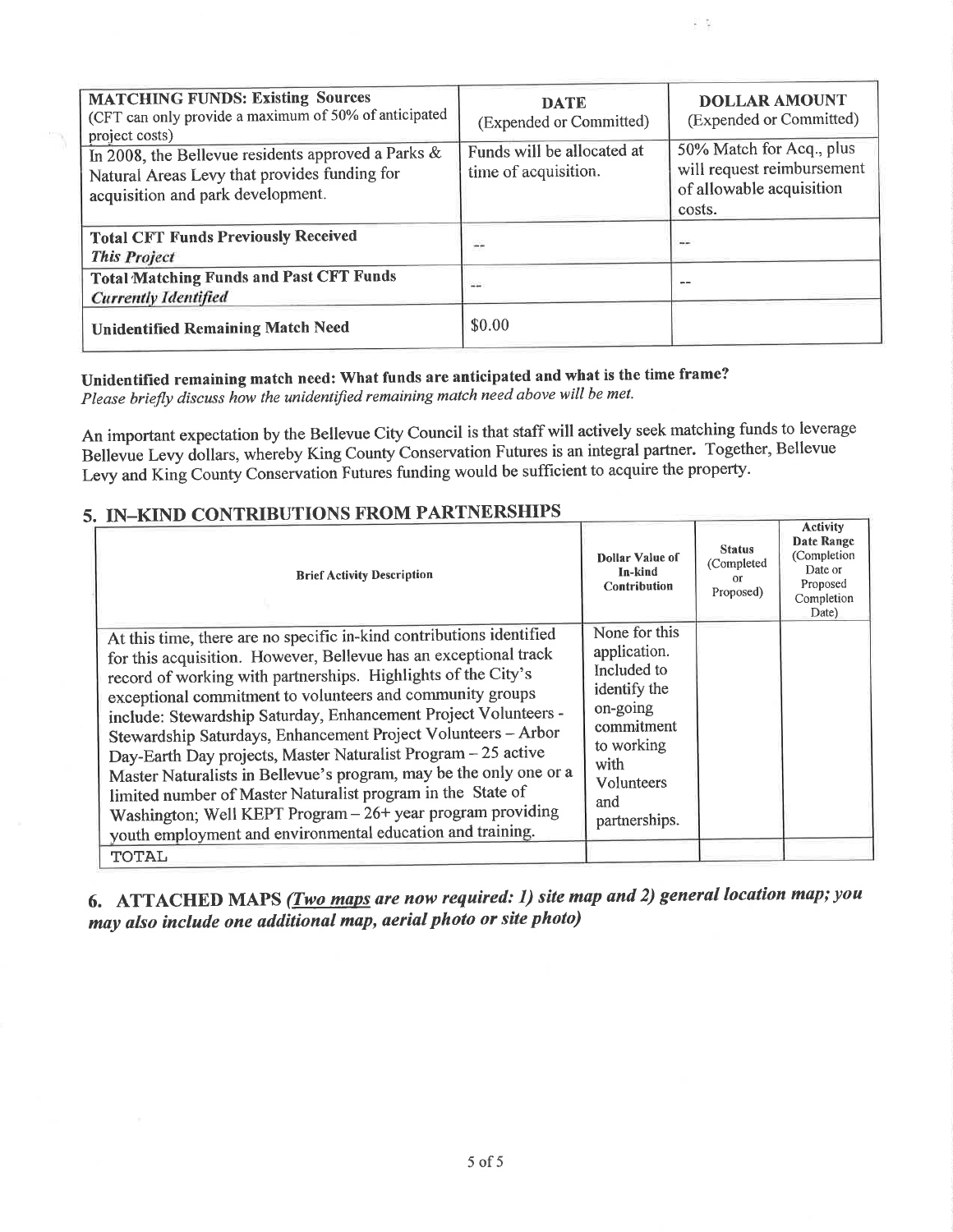